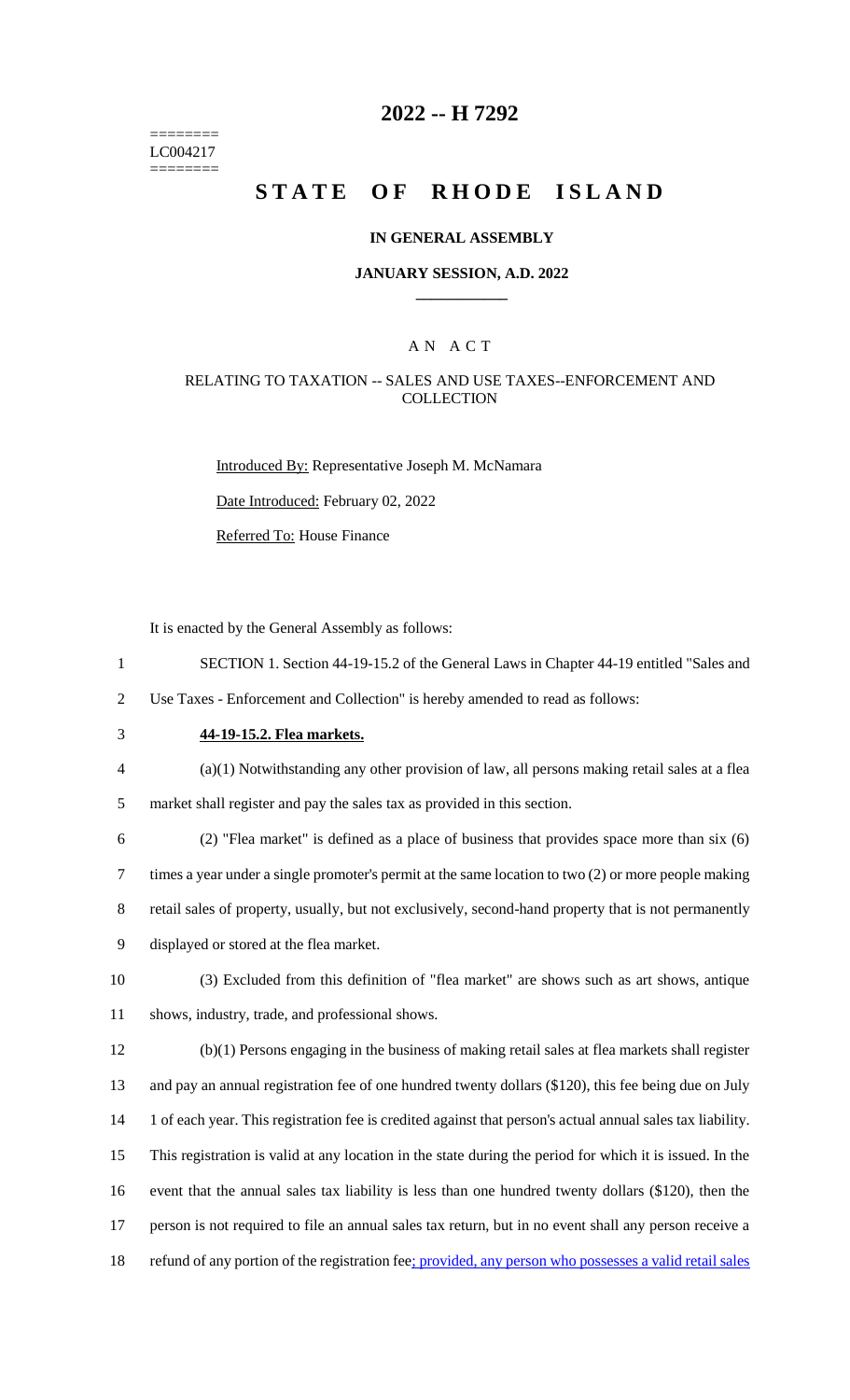1 permit pursuant to the provisions of § 44-19-1 shall not be required to pay the annual registration

fee required by this subsection, but that person shall not be required to pay all taxes due pursuant

to this section.

 (2) Should any person's tax liability exceed one hundred twenty dollars (\$120), then that person must file an annual return. The annual return is submitted upon forms prescribed, prepared and furnished by the tax division accounting for all sales or purchases taxable under this chapter during the preceding January 1 through December 31. The annual return is due on or before January 20 of the subsequent calendar year. Any person beginning business subsequent to January 1 is responsible for transmitting an annual return on or before January 20 of the subsequent calendar year for all months in which he or she made taxable sales or purchases through December 31 of the preceding year; or

 (c)(1) Persons engaging in the business of making retail sales at flea markets, not on a permanent basis, may, at their option, register as follows:

 (i) On a quarterly basis for a fee of forty dollars (\$40.00). This registration is valid at any location in the state during the period for which it is used. In no event shall a refund be payable from the registration fee. This registration fee is credited against any person's actual sales tax liability;

 (ii) On a monthly basis for a fee of ten dollars (\$10.00). This registration fee is to be paid per location at which retail sales are made. In no event shall a refund be payable from the registration fee. This registration fee is credited against any person's actual sales tax liability; and

 (iii) Persons registering on a quarterly or monthly basis shall file quarterly returns if their tax liability exceeds the amount of the registration fees paid during that quarter. The quarterly returns are submitted upon forms prescribed, prepared and furnished by the tax administrator, showing the gross sales, or purchases, as the case may be, arising from all sales or purchases taxable under this chapter during the preceding quarter. The quarterly return is due on or before the 26 twentieth day of the subsequent month following the last day of the preceding quarterly period. and

28 (iv) Any person who possesses a valid retail sales permit pursuant to the provisions of § 29 44-19-1 shall not be required to pay the annual registration fee provided for by this subsection, but that person shall be required to pay all taxes due pursuant to this section.

 (2) All permits issued pursuant to this section must be prominently displayed at the retailer's booth.

33 (d) At the time of transmitting any of the returns required under paragraph  $(c)(1)(iii)$  of this section to the tax administrator, the retailer shall remit with the return the amount of tax due, and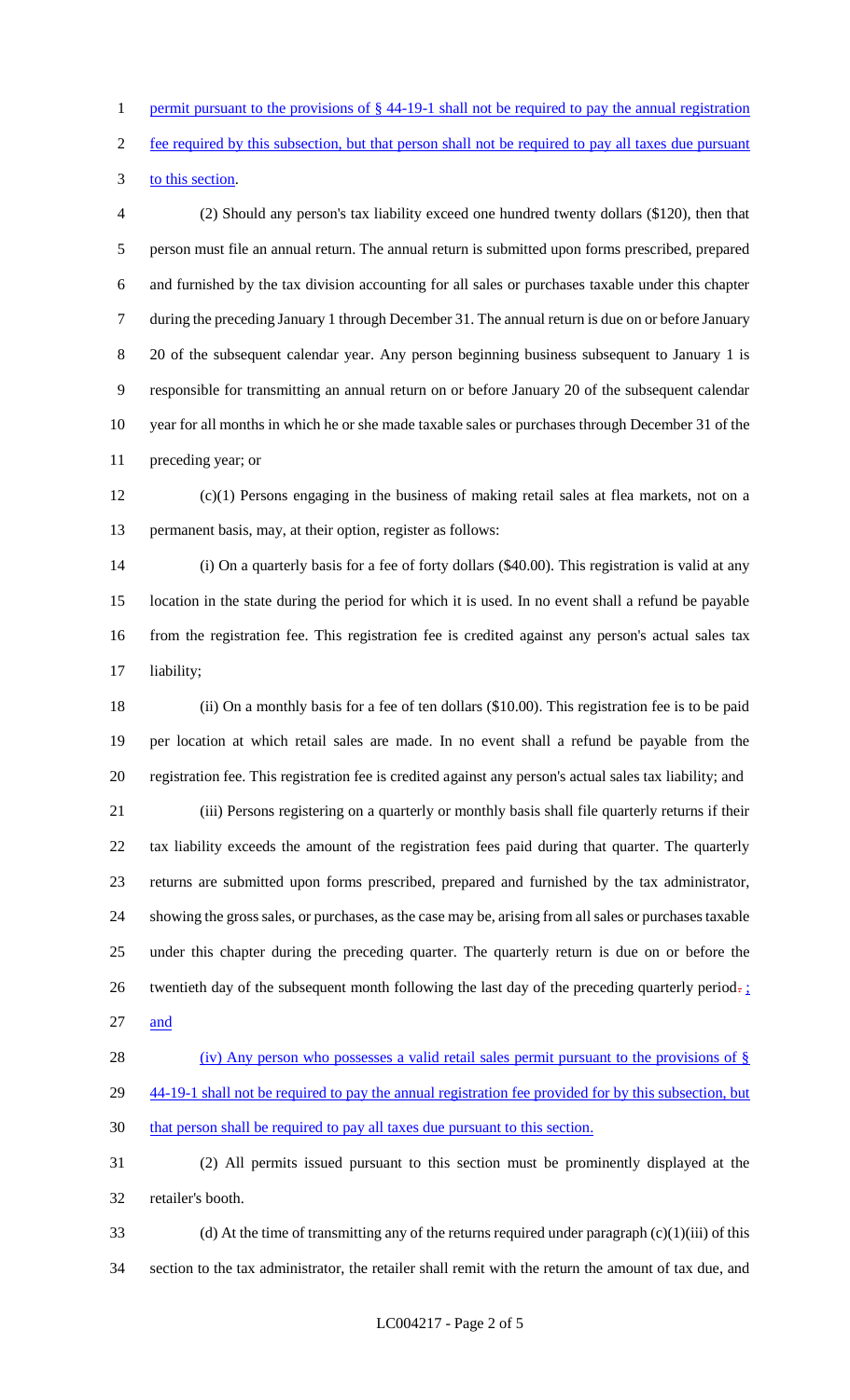failure to remit the tax or to file the return causes the tax to become delinquent. The failure to remit the tax or to file the returns subjects the retailer to the penalty provided in this title for delinquent tax payments to the tax administrator.

 (e)(1) The flea market operator/promoter is responsible for ensuring that all retailers operating at his or her flea market are properly registered with the division of taxation. The flea market promoter/operator is empowered to accept applications for registration on a monthly basis from retailers not otherwise registered, along with all fees required under this section. The flea market promoter/operator shall supply the retailer with the application/permit, along with evidence of the amount of fee submitted. This permit shall be displayed by the retailer and serves as evidence of proper registration.

 (2) The flea market promoter/operator shall submit the fees collected under this section within three (3) business days of receipt of fees on a form prescribed, prepared and furnished by the division of taxation. The failure to remit the fee or to file the return subjects the flea market promoter/operator to the penalty provided in this title for delinquent tax payments to the tax administrator.

 (f) There is a penalty upon the retailer of ten dollars (\$10.00) per booth per day for violations of this section. The division of taxation also imposes a penalty upon the flea market promoter/operator of twenty dollars (\$20.00) per booth per day, up to a maximum fine of two hundred dollars (\$200) per day at any location where it is determined by the tax administrator that the flea market operator has been negligent in allowing retailers to operate at the flea market without proper registration. For the purposes of this section, "negligent" includes, but is not limited to, any failure of the flea market promoter/operator to make a reasonable attempt to ensure that every dealer renting space from him or her is properly registered for tax purposes. A determination by the tax administrator that a flea market promoter/operator has been negligent is deemed presumptively correct. That determination may be rebutted only if the flea market promoter/operator makes a showing of due care. As used in this subdivision, "due care" means that the flea market promoter/operator has made every reasonable effort to ensure that every retailer renting space from him or her is properly registered for tax purposes.

 (g) Persons selling only nontaxable items such as clothing are required to register for a special permit and display the permit but are not required to pay a registration fee.

 (h) The provisions of this section do not apply to retailers selling prepared foods at flea markets for consumption.

(i) Any person who possesses a retail sales permit pursuant to the provisions of § 44-19-1

34 shall not be required to obtain a flea market vendor's permit to make sales at the flea markets so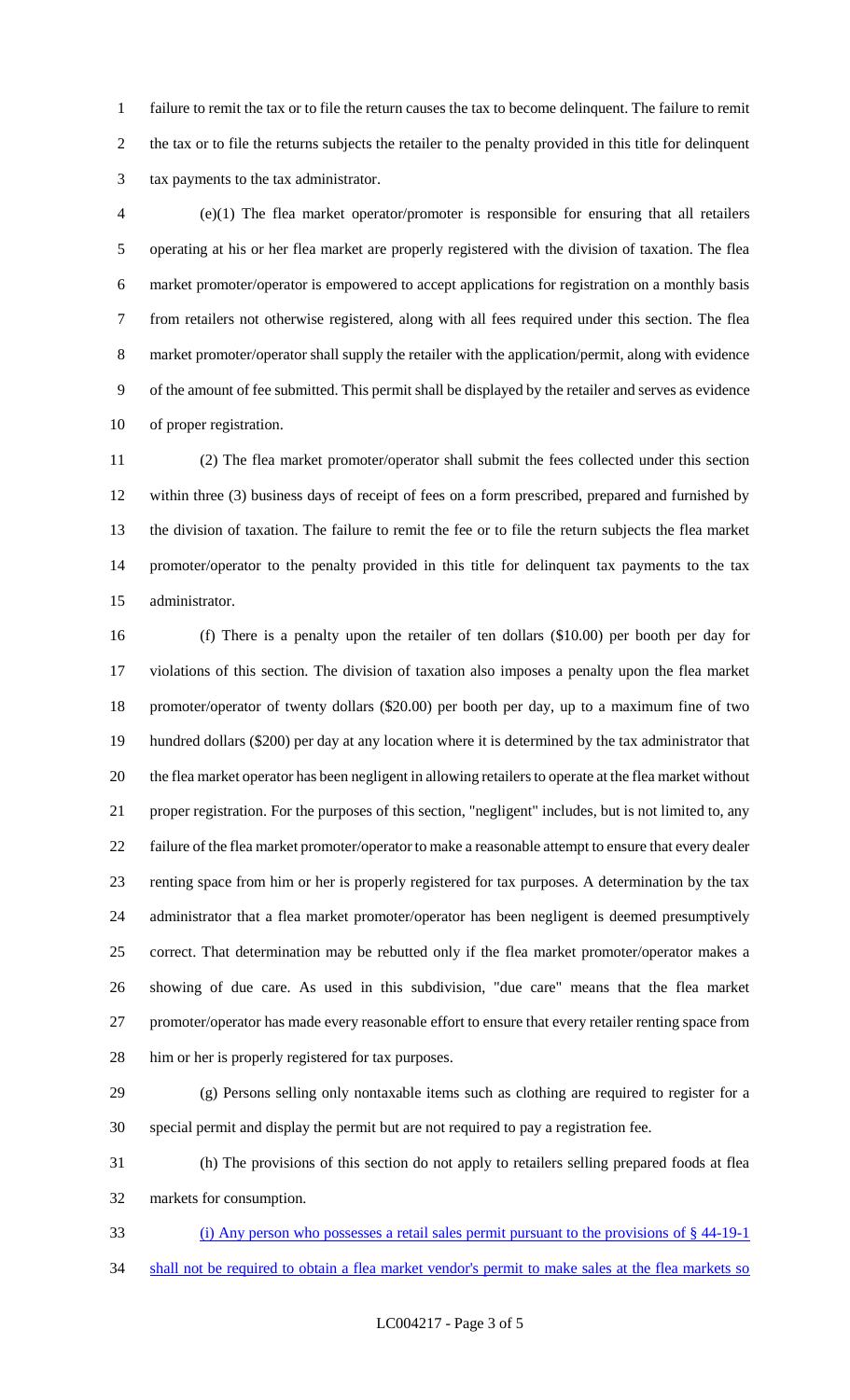- 1 long as the retail sales permit is in force and effect; provided, any person utilizing a retail sales
- 2 permit in lieu of a flea market vendor's permit shall be obligated to display the retail sales permit
- 3 in the same manner as any other permit required by this section.
- 4 SECTION 2. This act shall take effect upon passage.

======== LC004217 ========